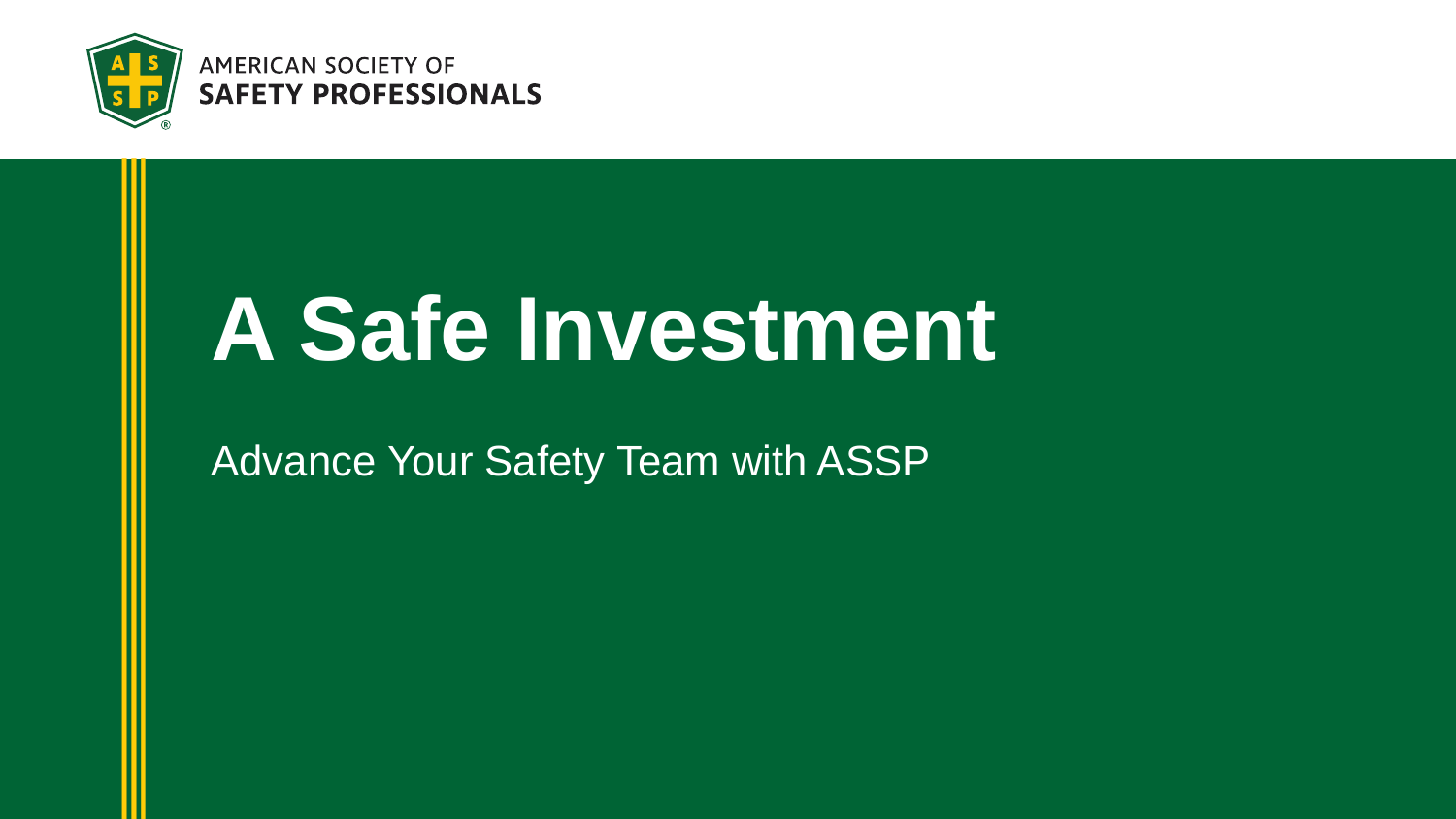

## **Who We Are**

For more than 100 years, ASSP has been at the forefront of helping occupational safety and health (OSH) professionals protect people and property.

ASSP is a global association for occupational safety and health professionals.

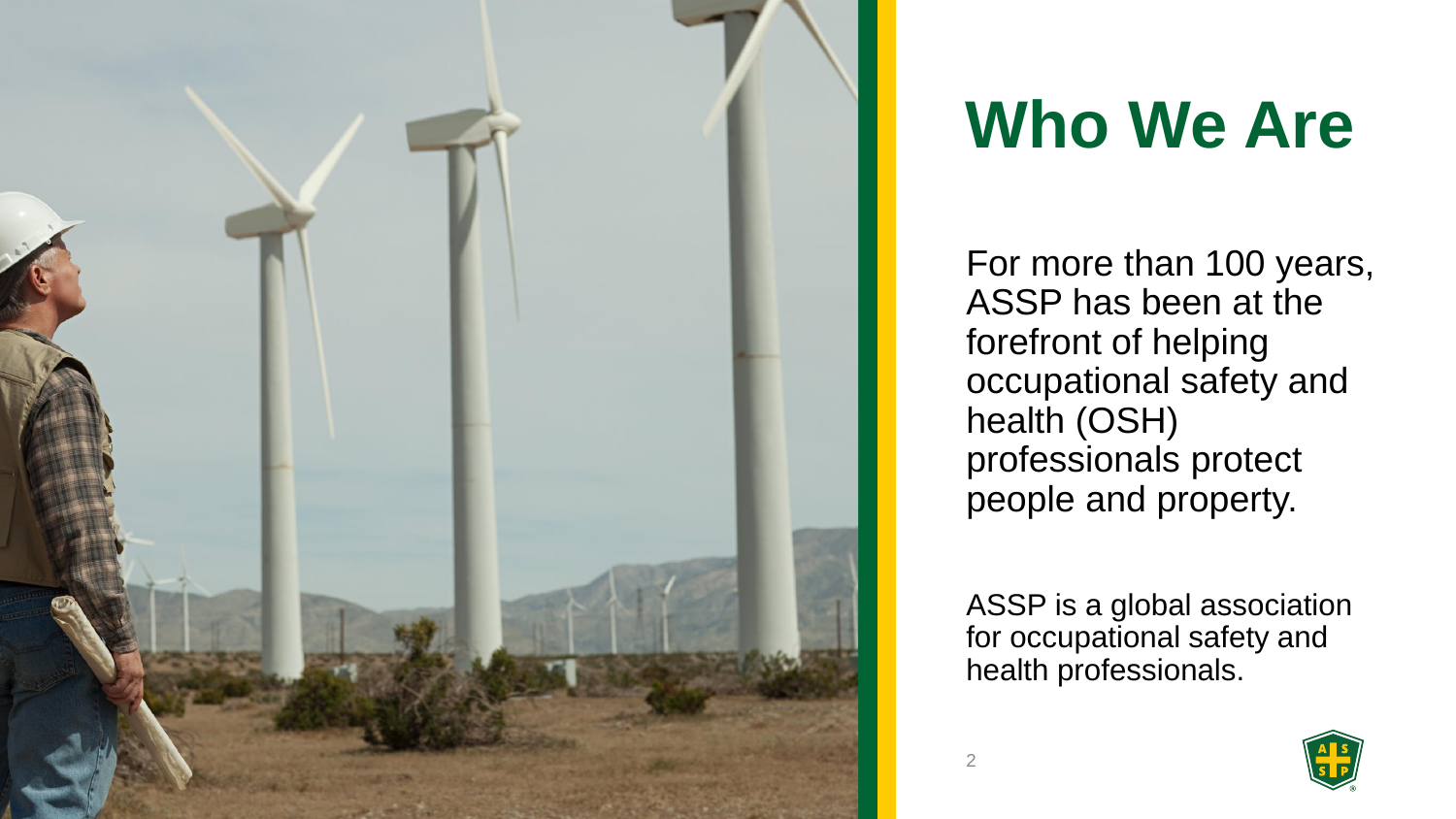### **Membership Benefits**



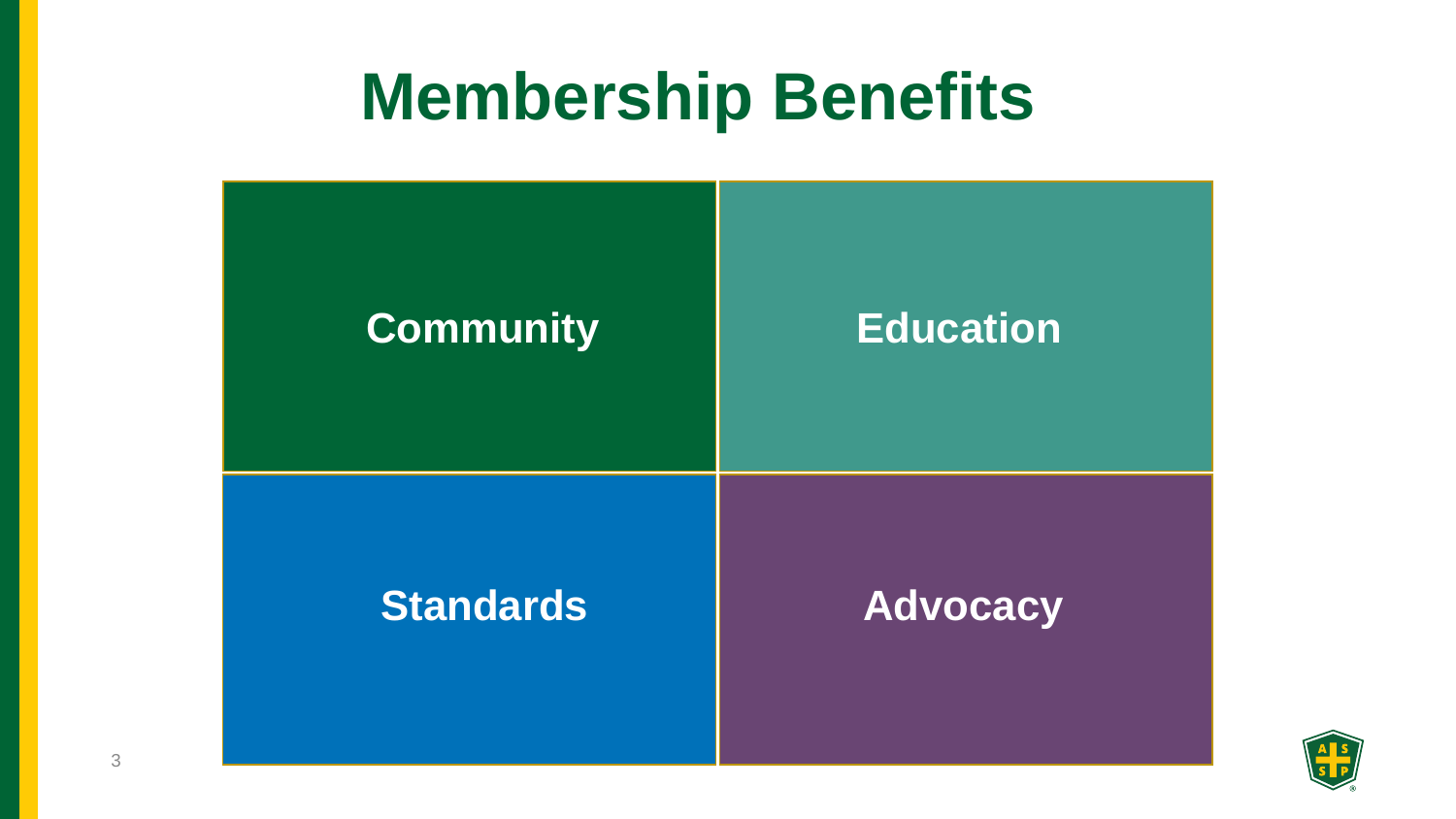# **Community**

Reach the highest level of performance by connecting with great resources and great people

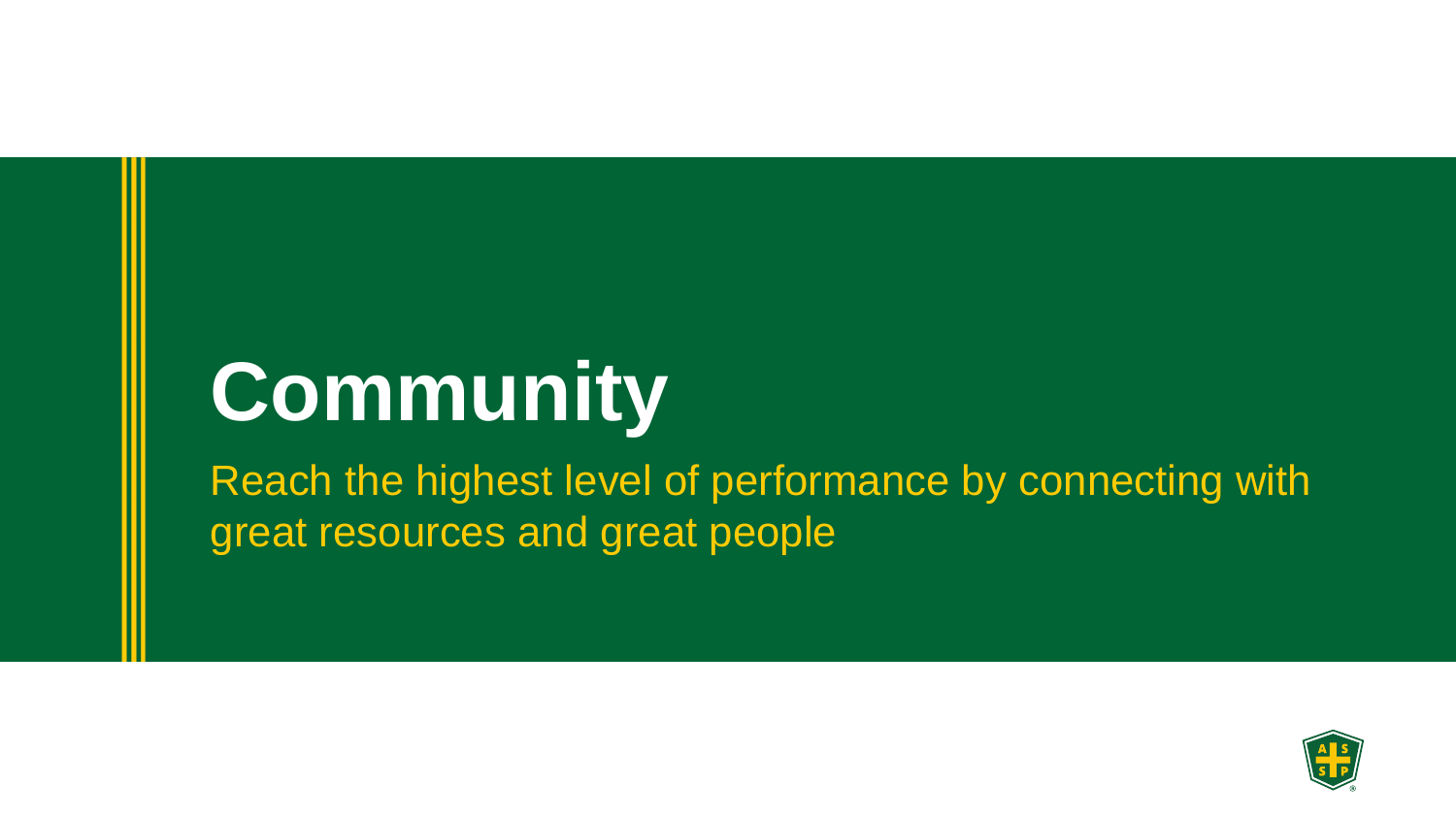

# **Our Community**

ASSP is where occupational safety and health professionals find a vibrant community:

- **Over 36,000 members**
- **150 chapters** across nine U.S. and global regions
- **All industries and diverse voices** across age, gender, race and ethnicity
- **22 member communities**, which include common interest groups and practice specialties
- **Exclusive online community**

5

**62%** of members with credentials hold a **CSP certification**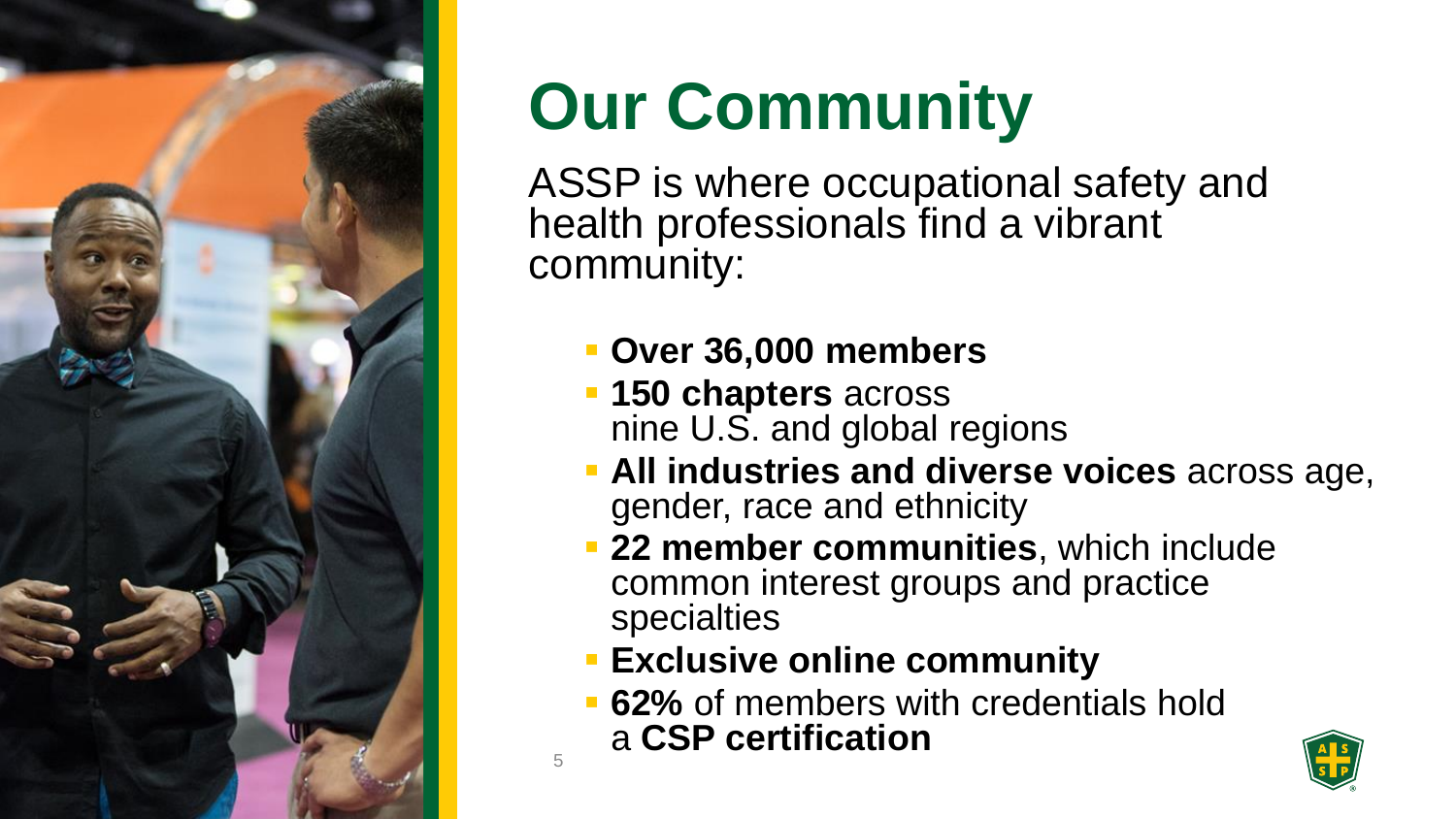

# **Networking**

6

### Community and Networking Opportunities

- Meet local OSH professionals through monthly chapter meetings
- **Practice specialties offer the unique opportunity to** network among OSH professionals in your industry
- **Common interest groups represent different** groups across age, gender, race and ethnicity to support diversity in the OSH profession
- Our exclusive online member community connects you with great resources and great people to help you grow professionally and engage with colleagues on a global scale

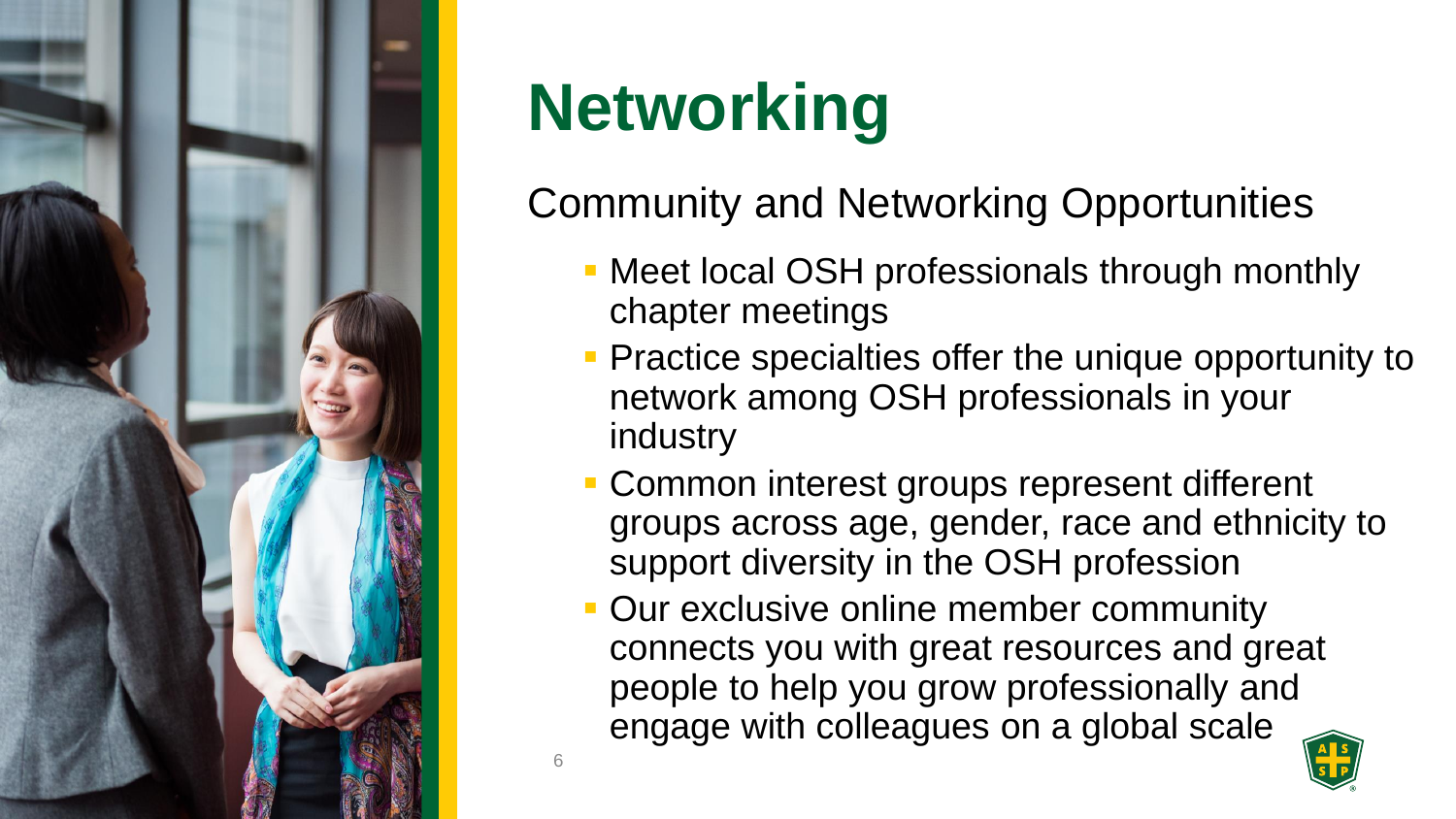# **Education**

Top-quality safety training and education that you can immediately put into practice

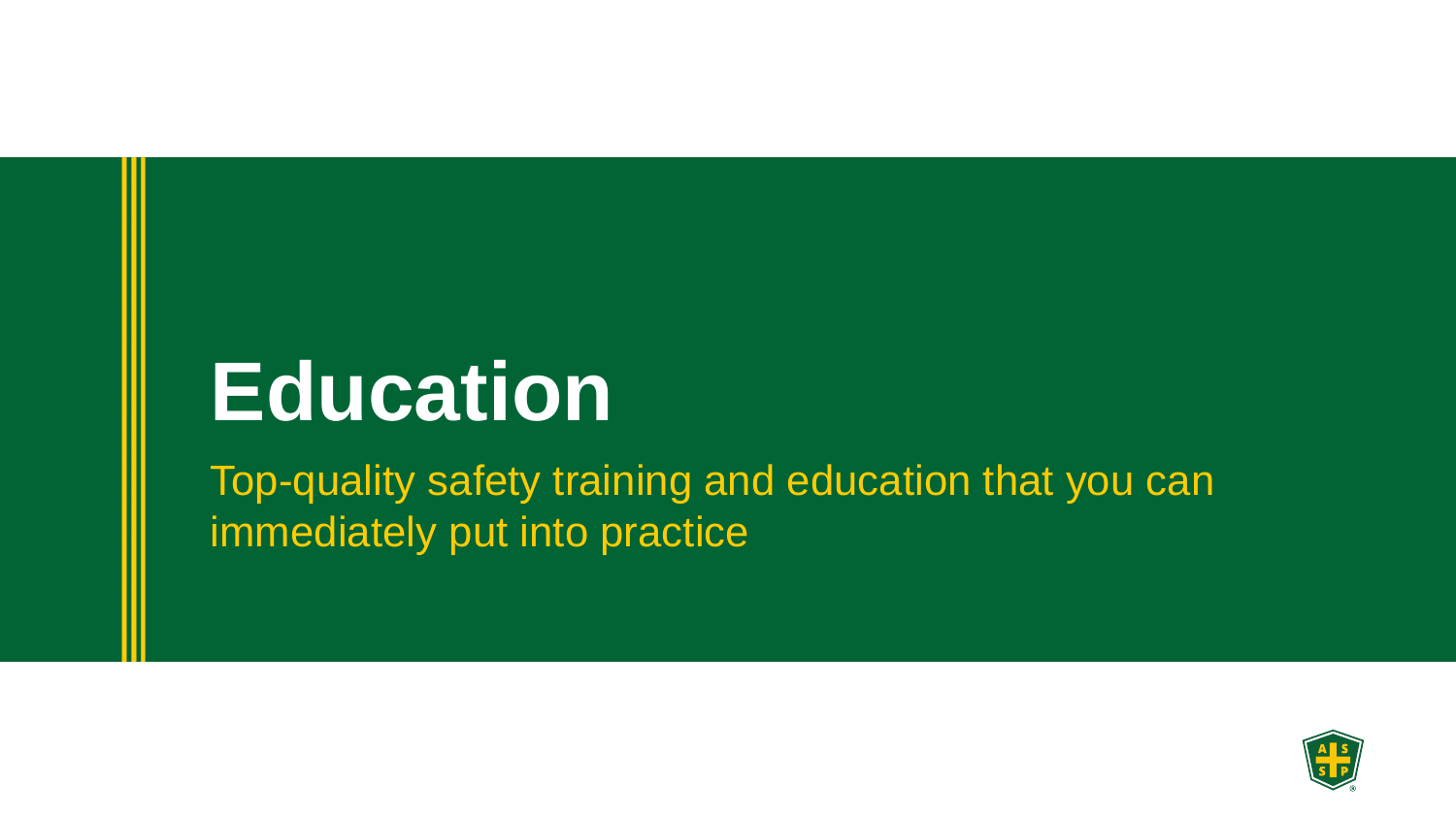# **Education That Counts**

#### **Safety Certifications Matter**

- Gain a competitive advantage with our Cert Prep courses
- **100% course guarantee**
- ASP, CSP, CHST, OHST, SMS Prep Courses and Math Review

#### **Master a Safety Practice Area**

- **Enhance your skill with our 6 ASSP** certificate programs
- **Certificate in Safety Management,** Executive Program in Safety Management, Global Safety Management, Managed Fall Protection, ISO 45001, Risk Assessment

#### **Earn Continuing Education Credits to Stay Relevant**

- Contribute content to *Professional Safety Journal*
- We offer:
	- **E** A robust education calendar
	- In-person and virtual learning opportunities
	- Local chapter engagement

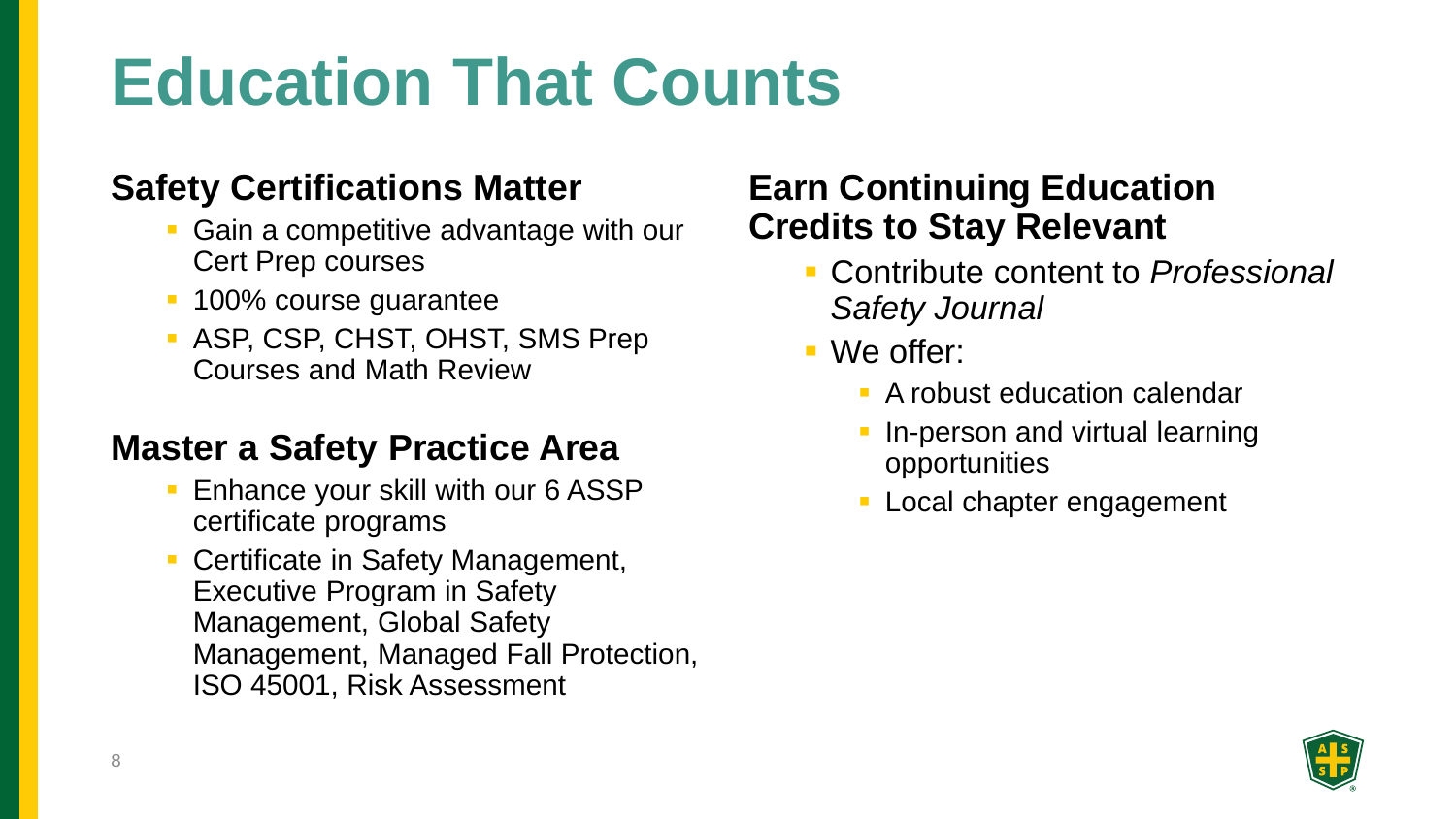

## **Education You Can Access**

**Learn about the latest issues in safety at your convenience**

- Webinars live and on-demand
- Online Courses instructor led and self-paced
- **Elive Virtual Classrooms**
- **On-demand sessions**
- Podcasts

**New members receive one free educational webinar (\$115 value)**

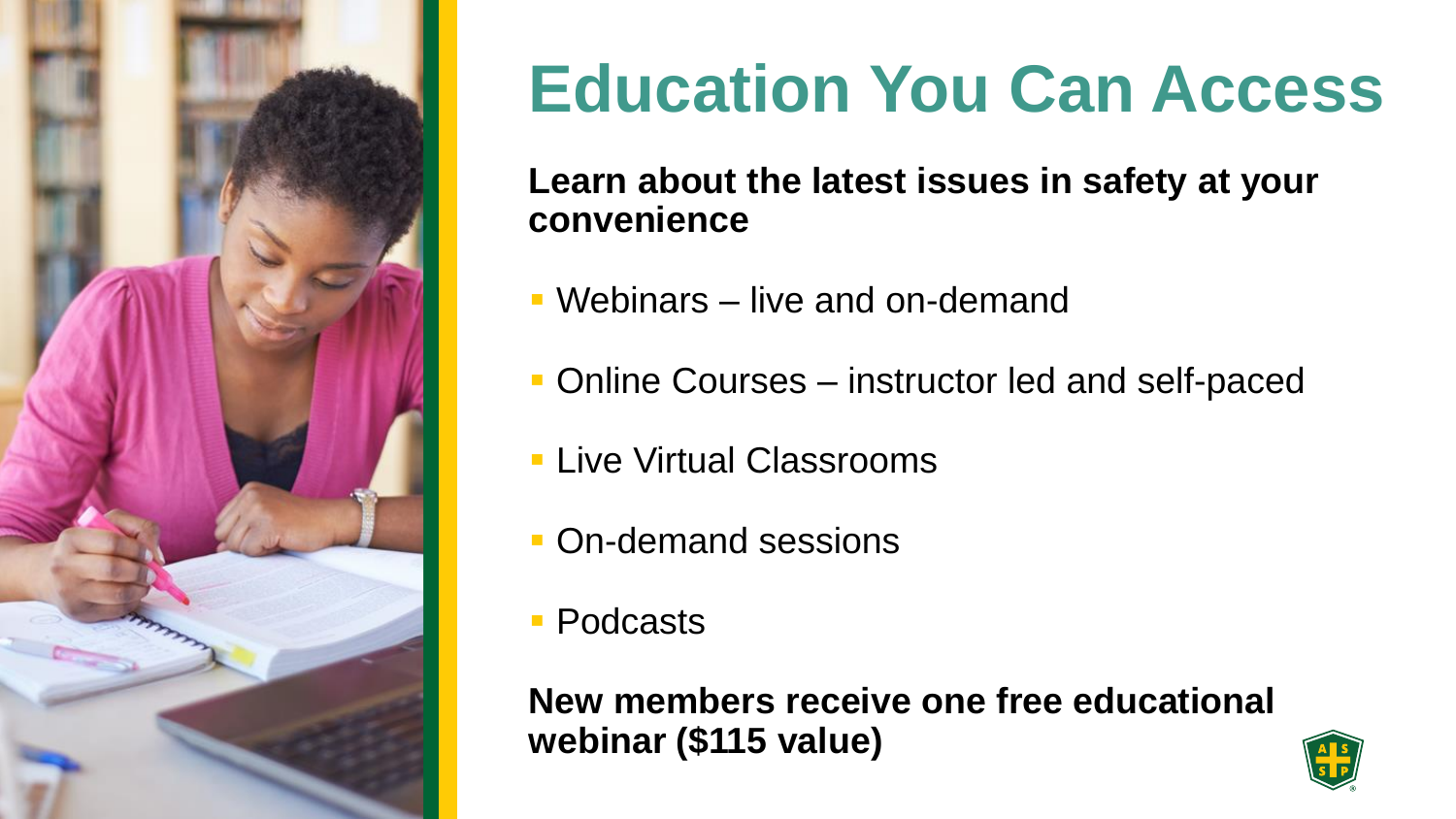

### **Stay Current on Relevant Issues**

#### **Professional Safety Journal**

- #1 ranked OSH Journal
- **Monthly and archived online**
- Topics include: Best practices, Safety Management, Health & Wellness, Leadership, Rules & Regulations, Standards, Industry Notes, and New Product Innovations

#### **Practical Content**

- **B** ASSP Weekly
- **The Case for Safety Podcast**
- **Free learning resources**

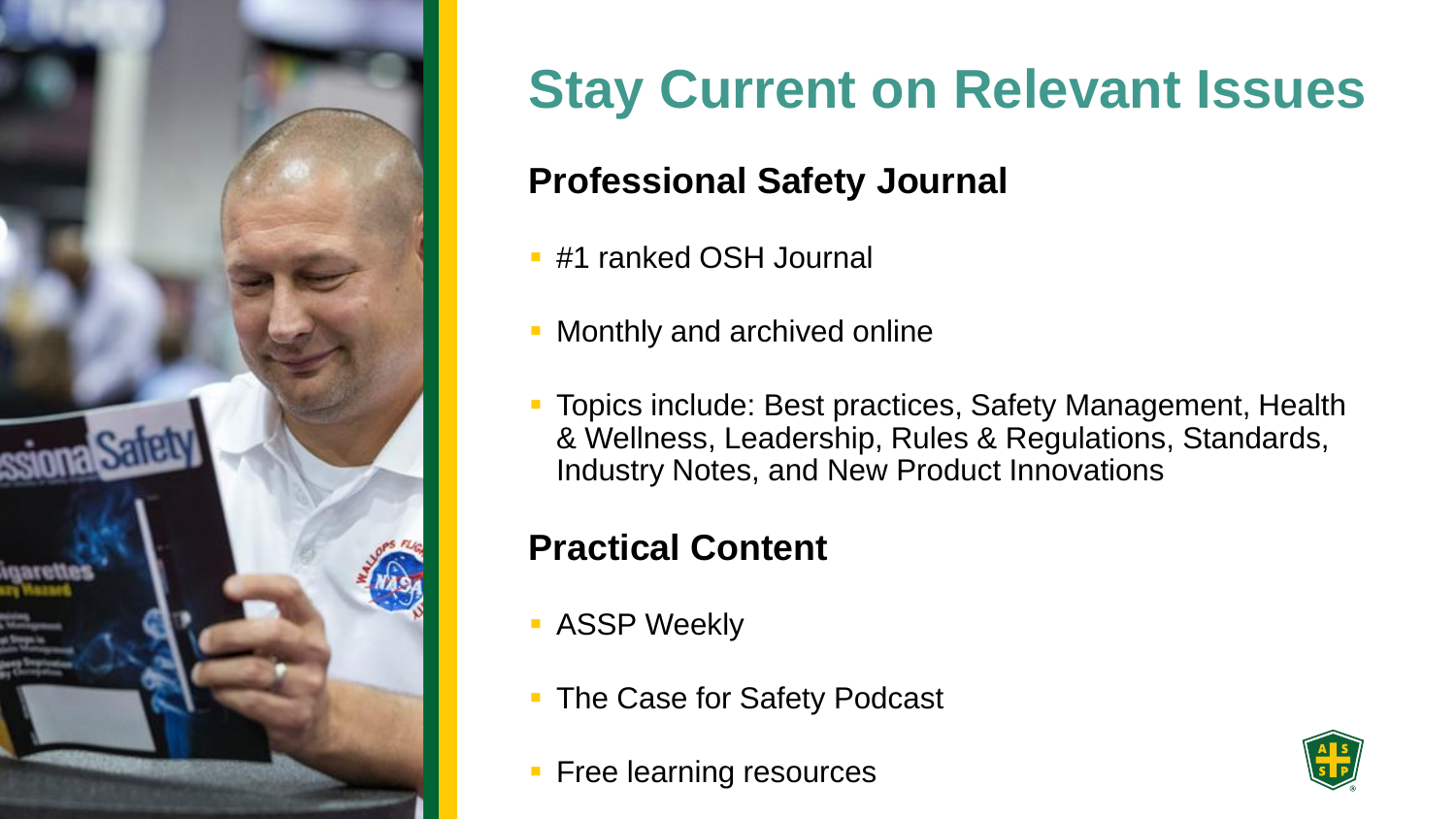

# **Attend Top Industry Events**

#### **ASSP Annual Professional Development Conference & Exposition**

- Participants may choose to attend in person or online
- **EXTERN** Hundreds of speakers and exhibitors presenting on diverse subject areas and the latest products technology and techniques
- Engage with thousands of attendees and industry experts
- Earn up to 6.4 CEUs

#### **SafetyFOCUS**

- **This year, for the first time, participants may choose to** attend in person or online over a two-week period
- Choose from multiple courses across five areas of focus and earn CEUs
- **EXECUTE:** Network with OSH professionals

#### **Members save on Event Registration**

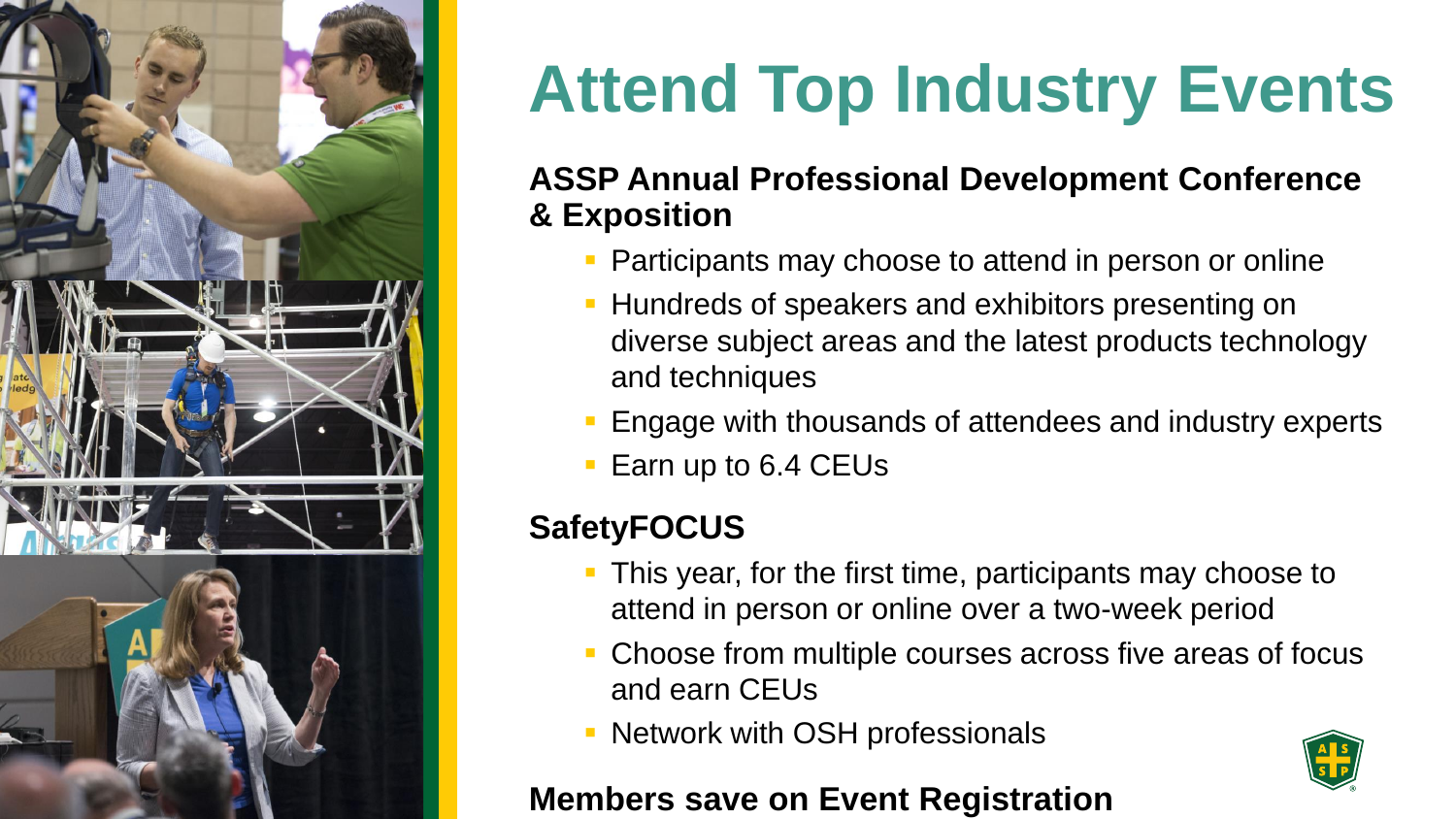# **Standards**

Promote safe work environments

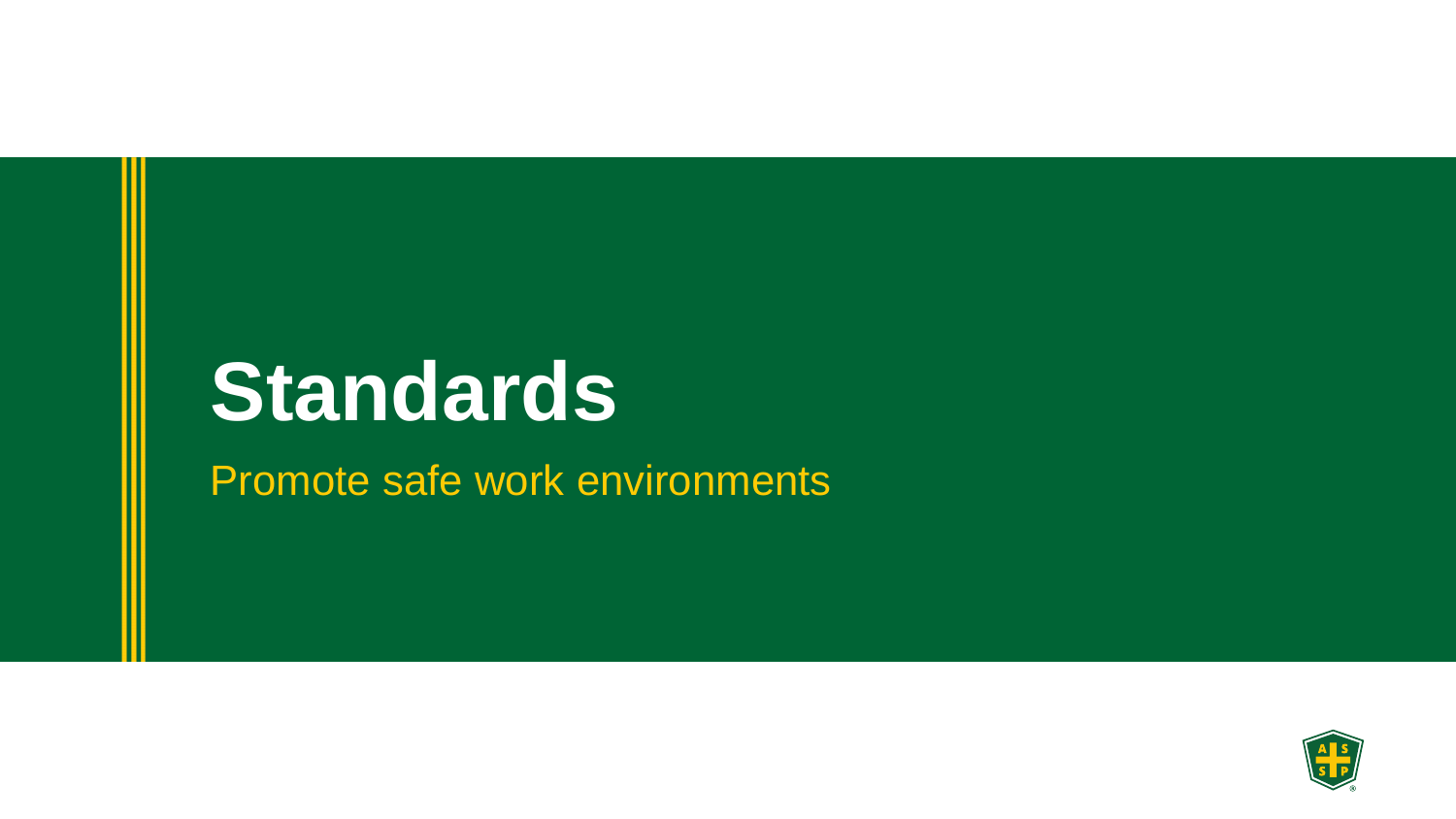

### **Standards**

**ASSP is a leader in the evolution of voluntary occupational safety and health standards that reflect recognized best practices, both in the U. S. and internationally.**

- As Secretariat for multiple projects, we organize the standards development committees
- We serve as the administrator of the U.S. technical advisory groups for ISO 45001 and ISO 31000
- Our Certification and Accreditation Institute certifies companies to an established standard

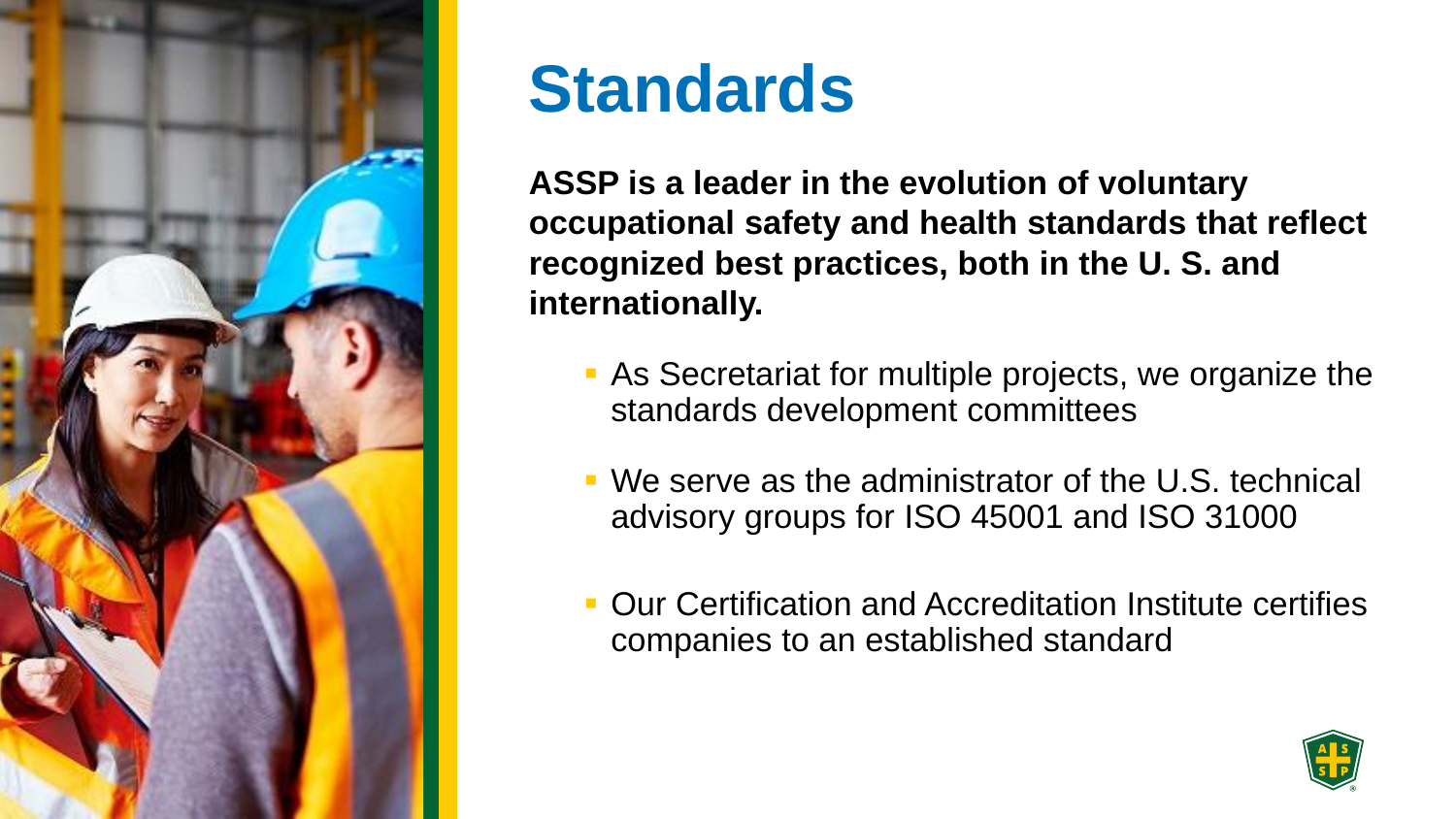# **Standards Topics**

**ASSP Standards promote recognized best practices that prevent worker injuries, illnesses and fatalities. Our standards portfolio includes:**

- **Aerial Work Platforms (A92)**
- **EXECONSTRUCTION & Demolition Operations** (A10)
- Fall Protection & Fall Restraint (Z395)
- **Machine Guarding (B11)**
- **Personal Protective Equipment**
- **Risk Management & Risk Assessment** (Z690, ISO 31000)
- OSH Management (Z10, ISO 45001)
- **OSH Training (Z490.1)**
- **Walking/Working Surfaces**
- Ventilation Systems (Z9)
- Confined Spaces (Z117.1)
- **Fileet Motor Vehicles (Z15)**
- **Prevention Through Design (Z590.3)**
- **Hydrogen Sulfide Training (Z390.1)**
- **LOTO and Alternative Methods (Z244.1)**
- **EXECTIVE Shooter Preparedness (Z590.5)**

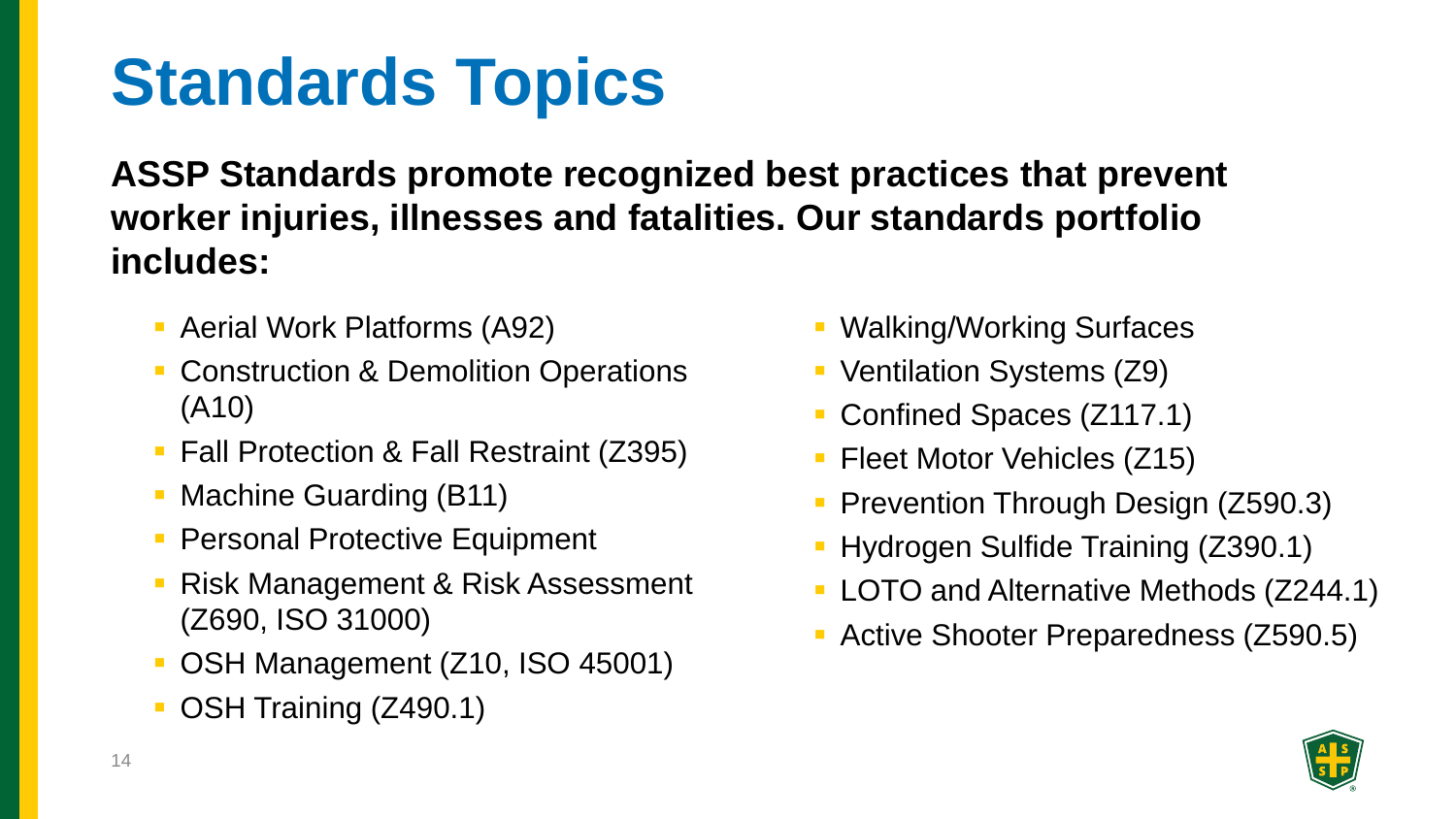# **Advocacy**

Elevate the value of the OSH profession

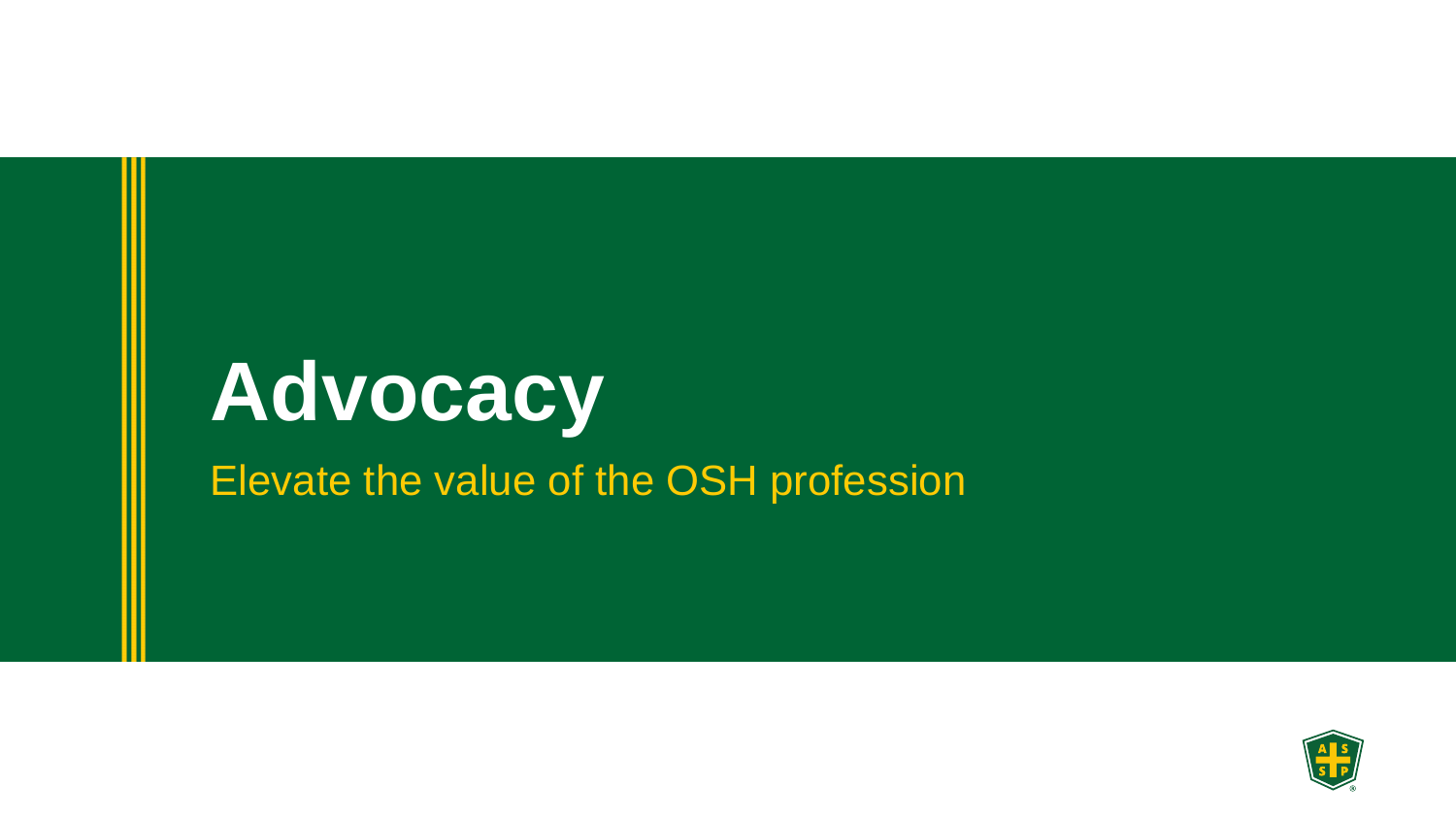

### **Advocacy**

**ASSP strives to uphold and elevate the value of the safety profession through innovation, thought leadership, and objective, data-driven, solutionsbased safety and health practices**

- **EXTERN Latest news & information in OSH Governmental** regulations
- **State Legislative and Regularity Activity Reports**
- **Opportunity to get your voice involved in the Governmental Affairs Committee**

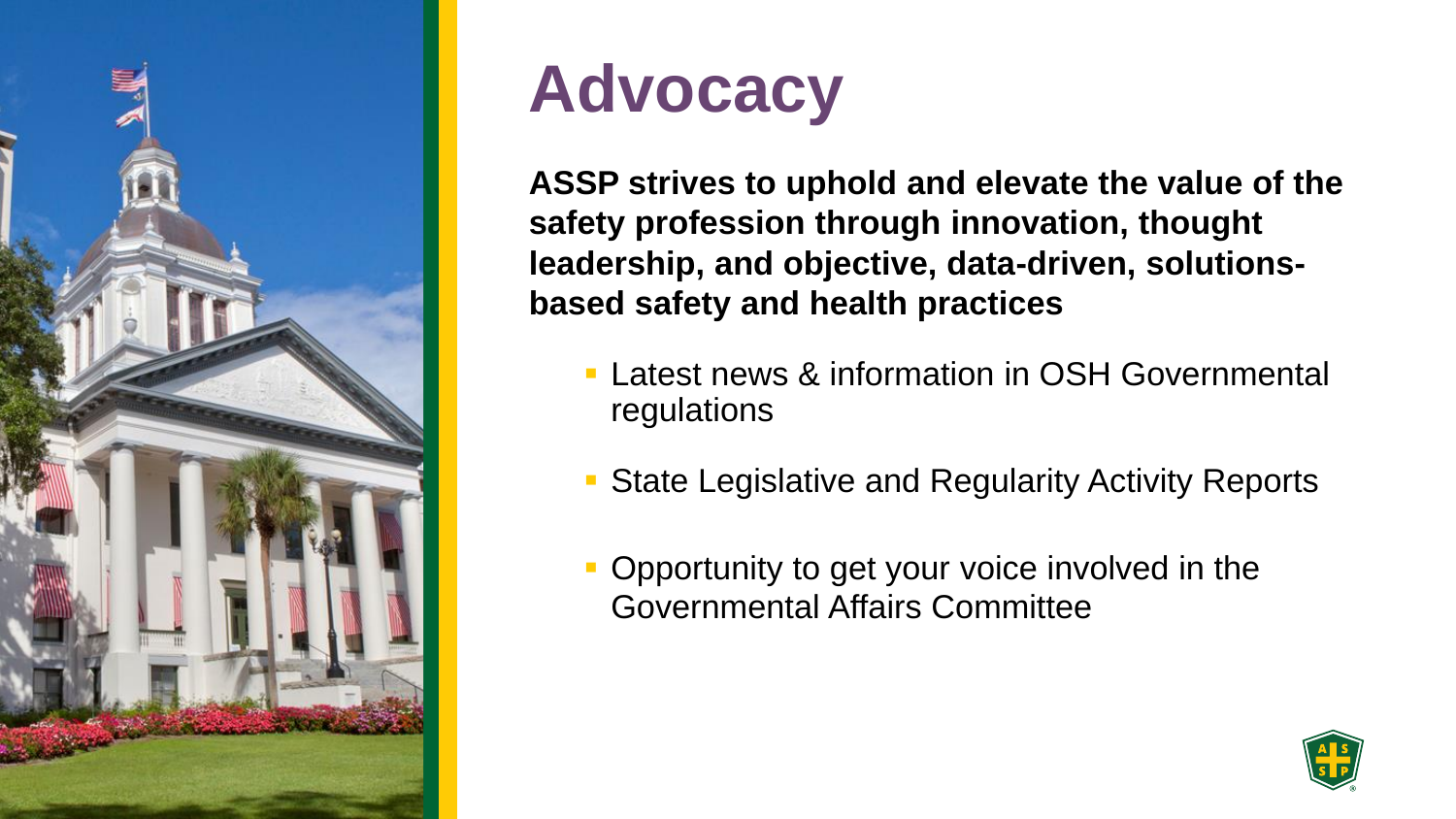# **What ASSP Can Do For Your Organization**

- Drive business performance through knowledge
- Reduce the risk of costly fines for non-compliance
- **Deliver tools, resources, and** examples to address specific business challenges
- Bridge the gap between Safety and the bottom line
- Strengthen the skill set of your Safety team
- **Deliver research and data** analysis to help show the value & need for Safety Management